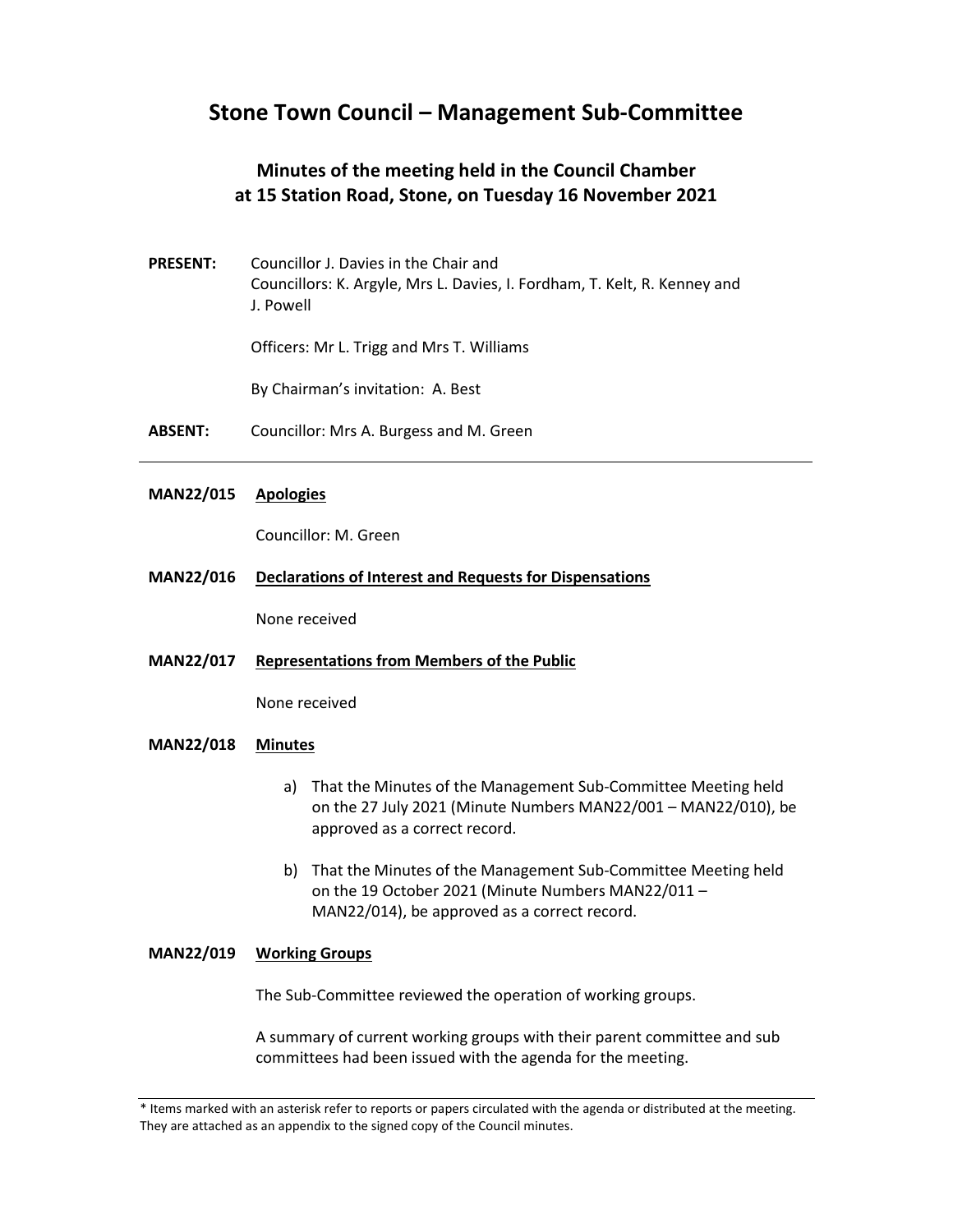The Chairman advised the Sub-Committee that the purpose of working groups was to consider specific topics or issues before reporting back to the parent committee/sub-committee, reducing the need for too many Councillors to be involved in the detail work. Working groups don't have the authority to take decisions but are valuable in examining issues, consulting experts and making recommendations.

The Chairman advised the Committee that the issue with working groups was that they can last forever, requiring the need to prune them. He said he was interested in making sure the governance of the Town Council was working to the best effect of the town.

The Town Clerk advised the Committee that working groups should be set up for a particular purpose where, ideally, three to five councillors work on a particular project. No decisions can be made by the working groups and are required to produce a written report to the parent committee in order for recommendations to be made. The group should generally have a defined end either on a specific date or when the task has been completed. The working group should not be ongoing in the long term.

The Sub-Committee acknowledged that groups such as the Stone Area Parish Liaison Group were not working groups of the Council and operated in a different way.

The Chairman advised the Sub-Committee that the current list of working groups appeared to be in accordance with what was needed. The only group that hadn't met was the Market Strategy Working Group.

The Sub-Committee agreed that the working groups should be kept under regular review.

#### **MAN22/020 Charity Policy**

The Committee considered the Town Council's policies on national and larger sized charities who make applications for grant aid. A copy of the Council's current policy had been attached to the agenda for the meeting.

The Chairman advised the Sub-Committee that the Town Council is sometimes asked to support organisations where questions are raised about whether they are local. As grant aid is paid by the people of Stone through the precept, the Council is responsible for making sure the expenditure goes to causes which directly benefit the town.

The Chairman asked the Sub-Committee whether it should tighten up the definition of local to make that clearer.

<sup>\*</sup> Items marked with an asterisk refer to reports or papers circulated with the agenda or distributed at the meeting. They are attached as an appendix to the signed copy of the Council minutes.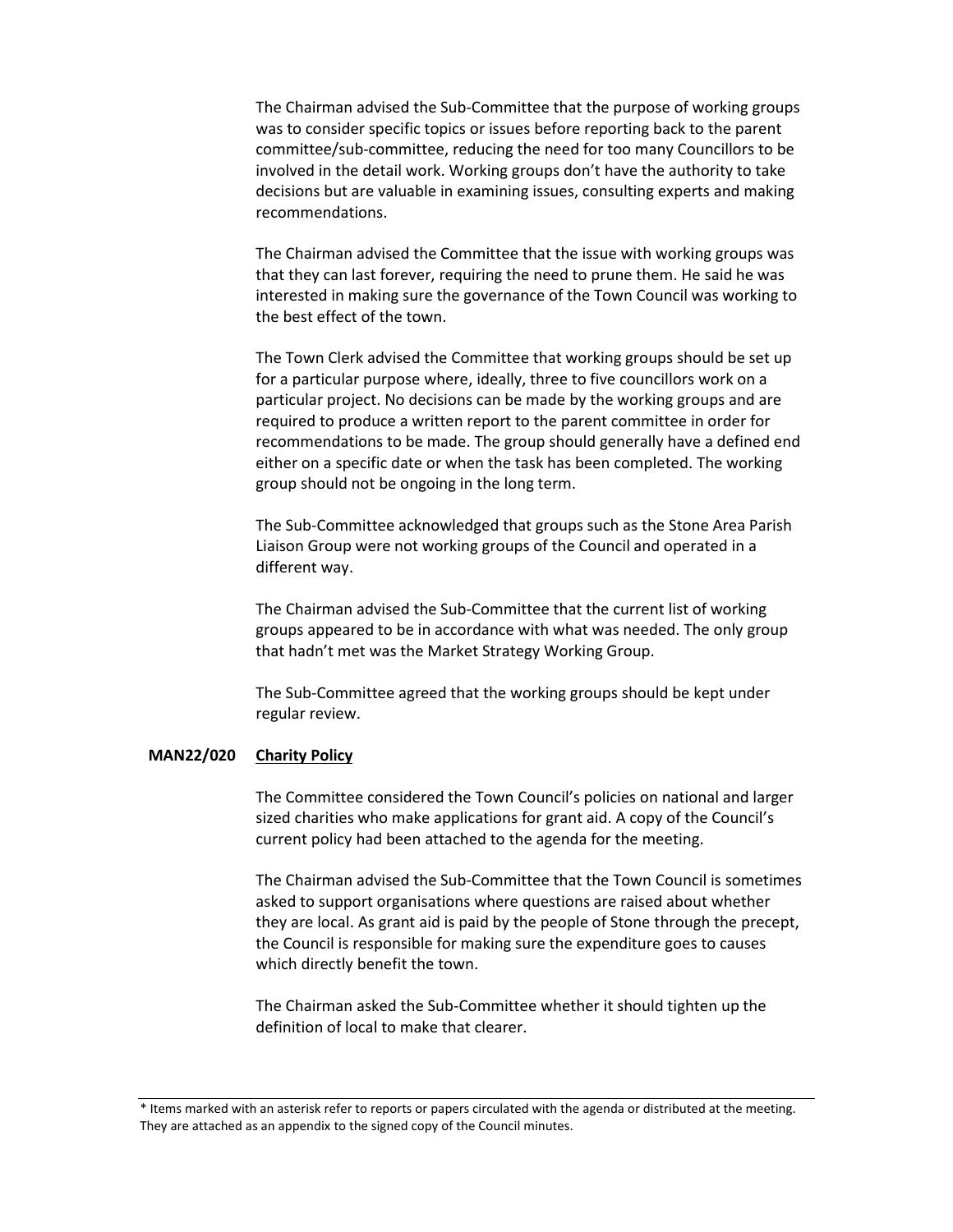The Town Clerk advised the Sub-Committee that there was no local definition in the qualifying criteria, just that the organisation provides a benefit to the area. There have also been discussions about whether it is good use of finances to subsidise organisations that are many times the size of the Town Council.

The Sub-Committee suggested that it was stipulated in the application that the money was spent in Stone as larger organisations might not do that – they just ask for funding. The application form asks how the money will be spent and this is easy to follow through with a small group/organisation but more difficult with a larger organisation.

The Sub-Committee considered a range of financial and geographic qualifying criteria which could include an explicit definition for 'local' and turnover and reserves limits.

The Town Clerk offered to undertake some analysis of organisations to identify their turnover levels and to see where a good line might be drawn.

The Sub-Committee asked the Town Clerk to undertake an analysis exercise to produce some figures and options on forms of words that can be considered at its next meeting.

#### **MAN22/021 Updates**

The Chairman invited the Town Clerk to provide updates on the following:

a. Website/Facebook

The Town Clerk advised the Sub-Committee that the resource to improve the website/Facebook did not exist at present and was not likely to be resolved until the post of Marketing Assistant/Heritage Centre Manager had been filled.

#### b. Service Continuity Plan

The Town Clerk advised the Sub-Committee about ongoing progress with service continuity. A new telephone system has been installed and is up and running and enabling more sophisticated uses than previously. Calls can be transferred between mobile phones at home which is invisible to the customer with a lot more functionality to come.

The Town Clerk advised the Sub-Committee that the Town Council was about to have a refresh of its IT equipment. This was due to be installed over a three day implementation period in December 2021. All systems will be going to the cloud (Microsoft Azure) with no local

<sup>\*</sup> Items marked with an asterisk refer to reports or papers circulated with the agenda or distributed at the meeting. They are attached as an appendix to the signed copy of the Council minutes.